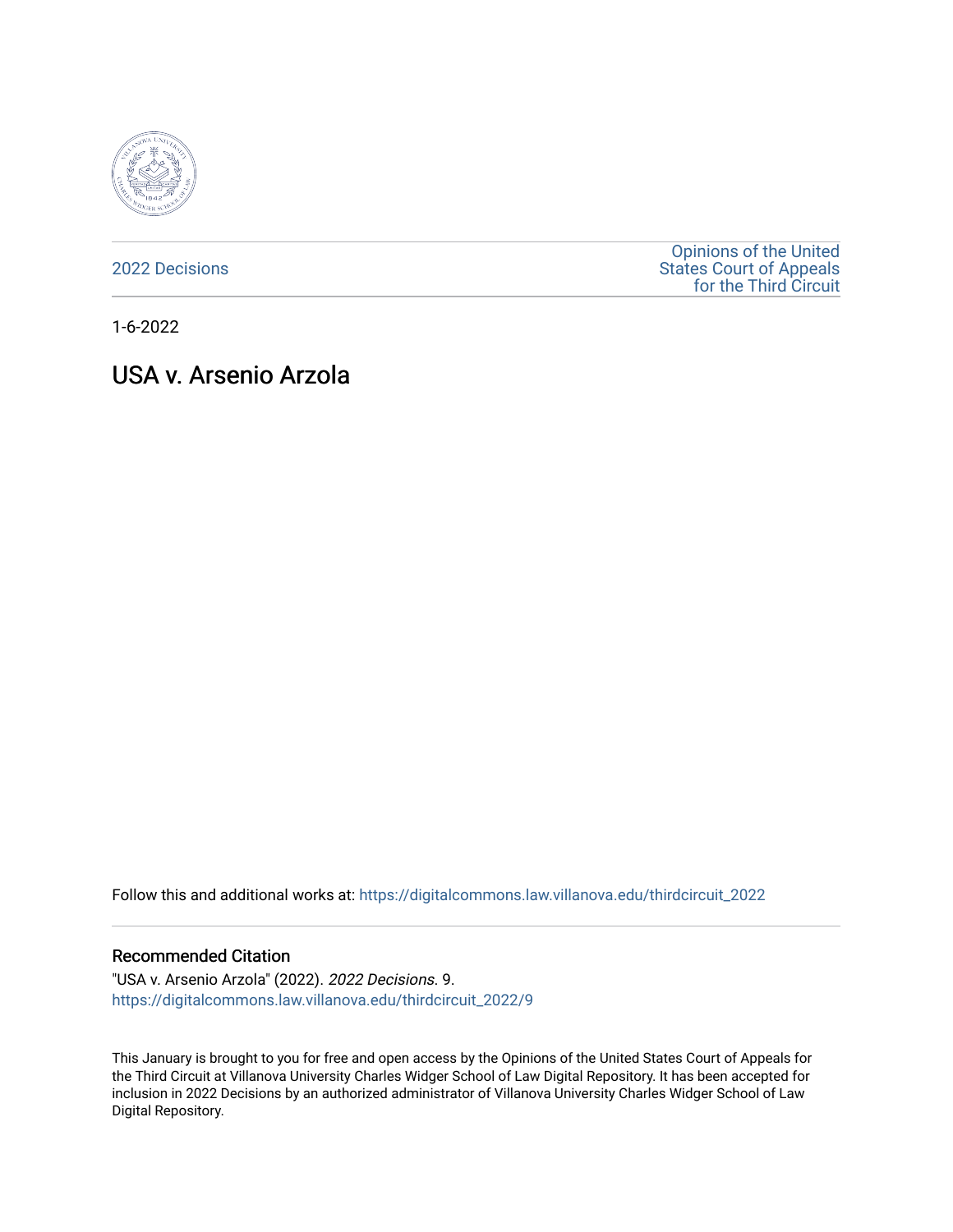# **ALD-047 NOT PRECEDENTIAL**

# UNITED STATES COURT OF APPEALS FOR THE THIRD CIRCUIT

No. 21-2588

# UNITED STATES OF AMERICA

v.

ARSENIO ARZOLA, Appellant

On Appeal from the United States District Court for the District of New Jersey (D.C. Crim. Action No. 2:06-cr-00569-001) District Judge: Honorable Susan D. Wigenton

 $\mathcal{L}_\text{max}$ 

Submitted on Appellee's Motion for Summary Action Pursuant to Third Circuit LAR 27.4 and I.O.P. 10.6 December 16, 2021

Before: JORDAN, RESTREPO and SCIRICA, Circuit Judges

(Opinion filed: January 6, 2022)

OPINION\*

<sup>\*</sup> This disposition is not an opinion of the full Court and pursuant to I.O.P. 5.7 does not constitute binding precedent.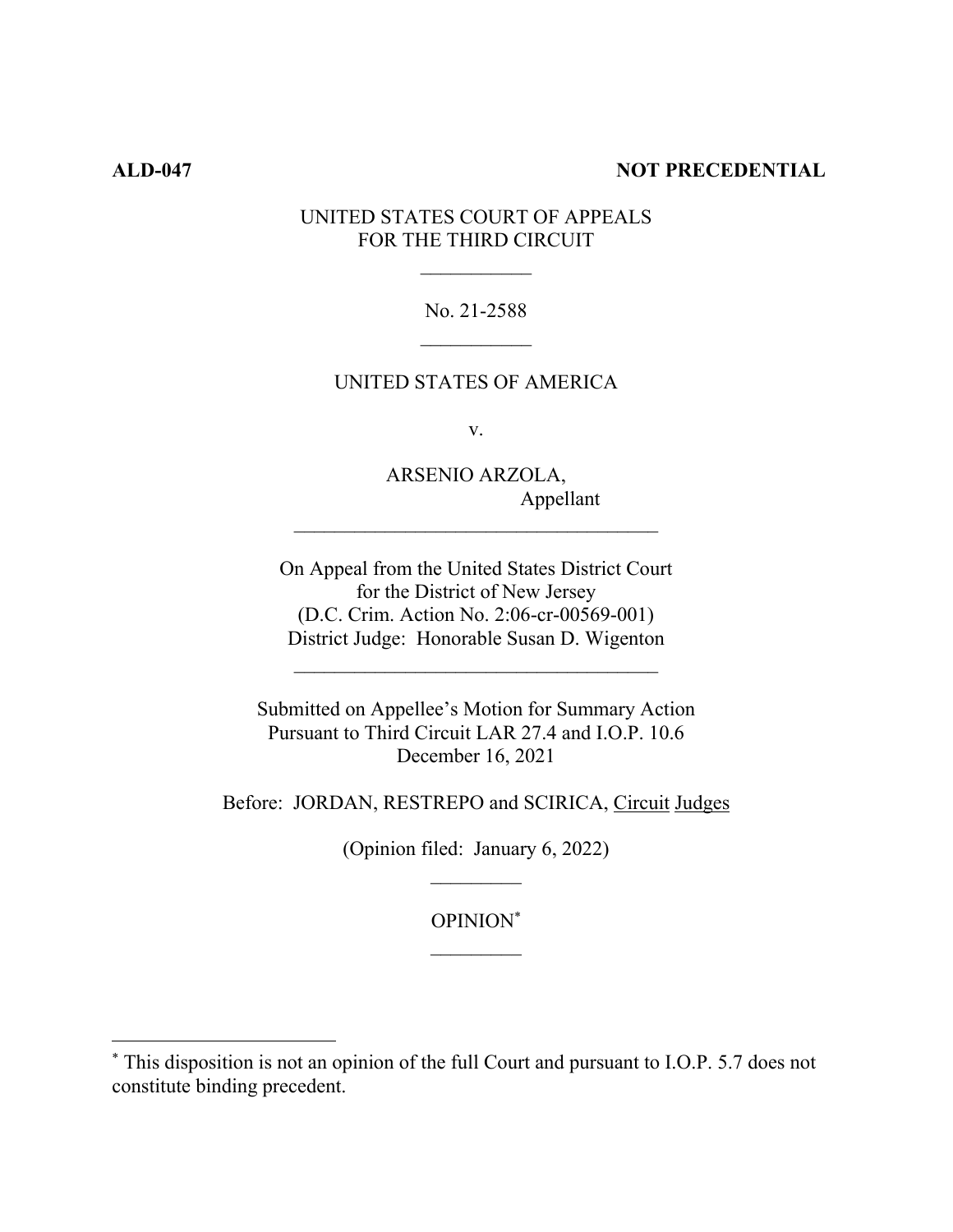# PER CURIAM

 Arsenio Arzola appeals pro se from an order of the United States District Court for the District of New Jersey denying his motion for compassionate release pursuant to 18 U.S.C.  $\S 3582(c)(1)(A)$ . The Government has filed a motion for summary affirmance. For the following reasons, we will summarily affirm the District Court's judgment.

 In 2007, a jury found Arzola guilty of conspiracy to distribute five kilograms or more of cocaine, see 21 U.S.C. §§ 841(a), 841(b)(1)(A), 846; possession of a firearm by a convicted felon, see 18 U.S.C. §  $922(g)(1)$ ; and possession of a firearm in furtherance of a drug trafficking offense, see 18 U.S.C. § 924(c). He was sentenced to 382 months of imprisonment, later reduced to 360 months. We affirmed. United States v. Arzola, 361 F. App'x 309 (3d Cir. 2009) (not precedential).

 In April 2020, Arzola filed a pro se motion for compassionate release pursuant to § 3582(c)(1)(A) (ECF 255), which was later supplemented by appointed counsel. (ECF 285 & 288.) Arzola argued that release was warranted based on the COVID-19 pandemic, the First Step Act's reduction of mandatory minimum sentences, and his rehabilitation. The Government opposed the motion. (ECF 290.)

The District Court denied relief, concluding, among other things, that Arzola had not established any extraordinary and compelling reason for release and that the applicable sentencing factors under 18 U.S.C. § 3553(a) weighed against any reduction in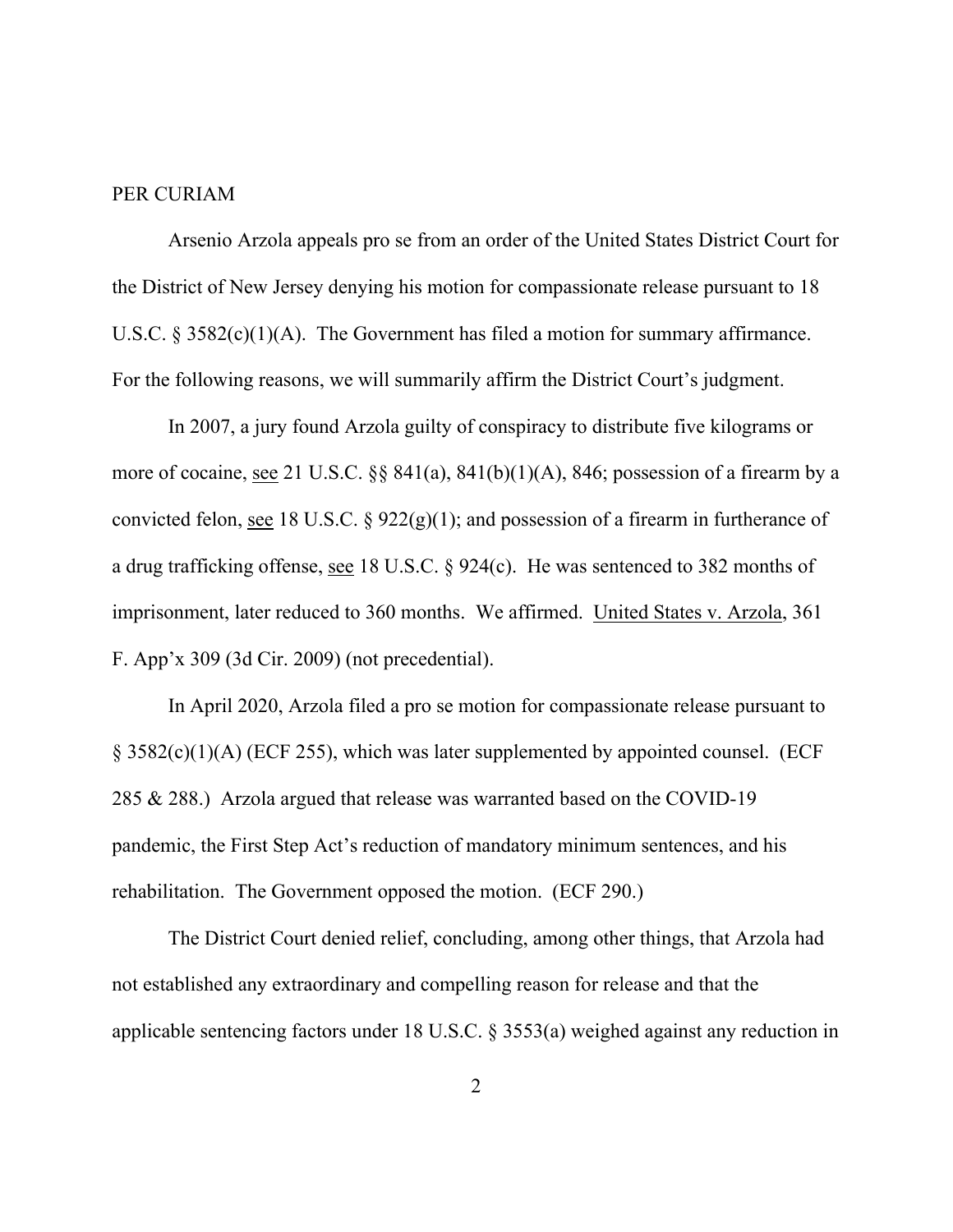his sentence. (ECF 292 & 293.) Arzola timely appealed. (ECF 294.) The Government has filed a motion for summary affirmance (Doc. 7), which Arzola opposes. (Doc. 10.)

We have jurisdiction under 28 U.S.C. § 1291. We review the District Court's order for abuse of discretion. See United States v. Andrews, 12 F.4th 255, 259 (3d Cir. 2021). We may summarily affirm a District Court's decision "on any basis supported by the record" if the appeal fails to present a substantial question. Murray v. Bledsoe, 650 F.3d 246, 247 (3d Cir. 2011) (per curiam).

The compassionate-release provision states that a district court "may reduce the term of imprisonment" and "impose a term of probation or supervised release" if "extraordinary and compelling reasons warrant such a reduction." 18 U.S.C. § 3582(c)(1)(A)(i). Before granting compassionate release, a district court must consider "the factors set forth in [18 U.S.C. §] 3553(a) to the extent that they are applicable." Id. § 3582(c)(1)(A). Those factors include "the nature and circumstances of the offense and the history and characteristics of the defendant," id.  $\S 3553(a)(1)$ , and the need for the sentence "to reflect the seriousness of the offense, to promote respect for the law, and to provide just punishment for the offense"; "to afford adequate deterrence to criminal conduct"; and "to protect the public from further crimes of the defendant," id.  $§ 3553(a)(2)(A)-(C).$ 

We discern no abuse of discretion in the District Court's conclusion that the